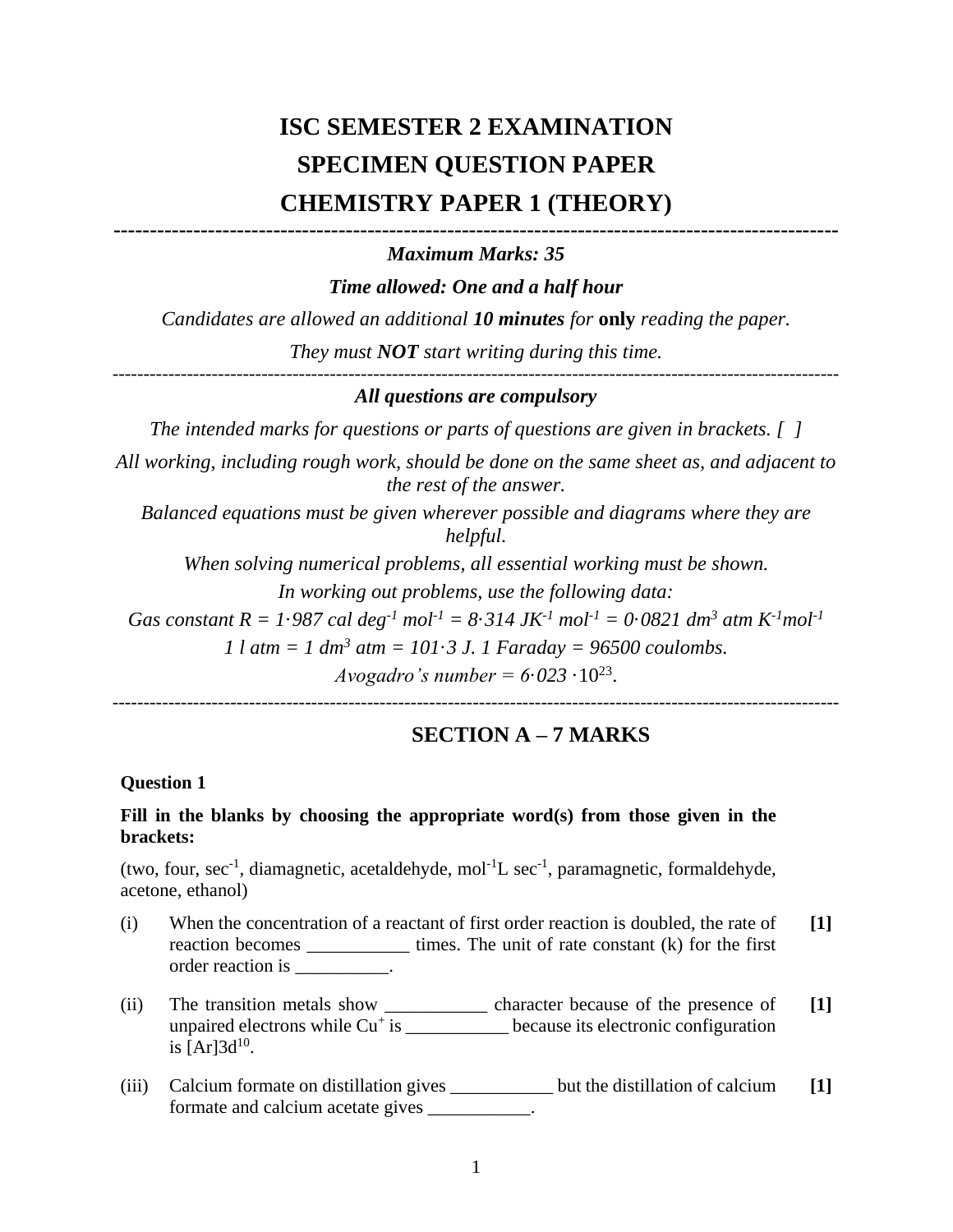## **Question 2**

# **Select and write the correct alternative from the choices given below.**

| (i)   | The type of hybridization involved in Octahedral complexes is:                                              |                                                                                                                                    |       |  |  |
|-------|-------------------------------------------------------------------------------------------------------------|------------------------------------------------------------------------------------------------------------------------------------|-------|--|--|
|       | (a)                                                                                                         | $sp^3$                                                                                                                             |       |  |  |
|       | (b)                                                                                                         | $\rm{dsp}^2$                                                                                                                       |       |  |  |
|       | (c)                                                                                                         | $sp^3d$                                                                                                                            |       |  |  |
|       | (d)                                                                                                         | $d^2sp^3$                                                                                                                          |       |  |  |
| (ii)  |                                                                                                             | One mole of a symmetrical alkene on ozonolysis gives two moles of an aldehyde<br>having a molecular mass of 44 amu. The alkene is: | $[1]$ |  |  |
|       | (a)                                                                                                         | ethene                                                                                                                             |       |  |  |
|       | (b)                                                                                                         | propene                                                                                                                            |       |  |  |
|       | (c)                                                                                                         | 1-butene                                                                                                                           |       |  |  |
|       | (d)                                                                                                         | 2-butene                                                                                                                           |       |  |  |
| (iii) |                                                                                                             | Primary amine when warmed with chloroform and alc. KOH yields:                                                                     | $[1]$ |  |  |
|       | (a)                                                                                                         | cyanides                                                                                                                           |       |  |  |
|       | (b)                                                                                                         | isocyanides                                                                                                                        |       |  |  |
|       | (c)                                                                                                         | benzene diazonium chloride                                                                                                         |       |  |  |
|       | (d)                                                                                                         | secondary amines                                                                                                                   |       |  |  |
| (iv)  | <b>Assertion:</b> The conversion of fresh precipitate to colloidal state is called<br>$[1]$<br>peptization. |                                                                                                                                    |       |  |  |
|       | <b>Reason:</b> It is caused by addition of common ions.                                                     |                                                                                                                                    |       |  |  |
|       | (a)                                                                                                         | Both assertion and reason are true and reason is the correct explanation<br>of assertion.                                          |       |  |  |
|       | (b)                                                                                                         | Both assertion and reason are true but reason is not the correct<br>explanation for assertion.                                     |       |  |  |
|       | (c)                                                                                                         | Assertion is true but reason is false.                                                                                             |       |  |  |

(d) Assertion is false but reason is true.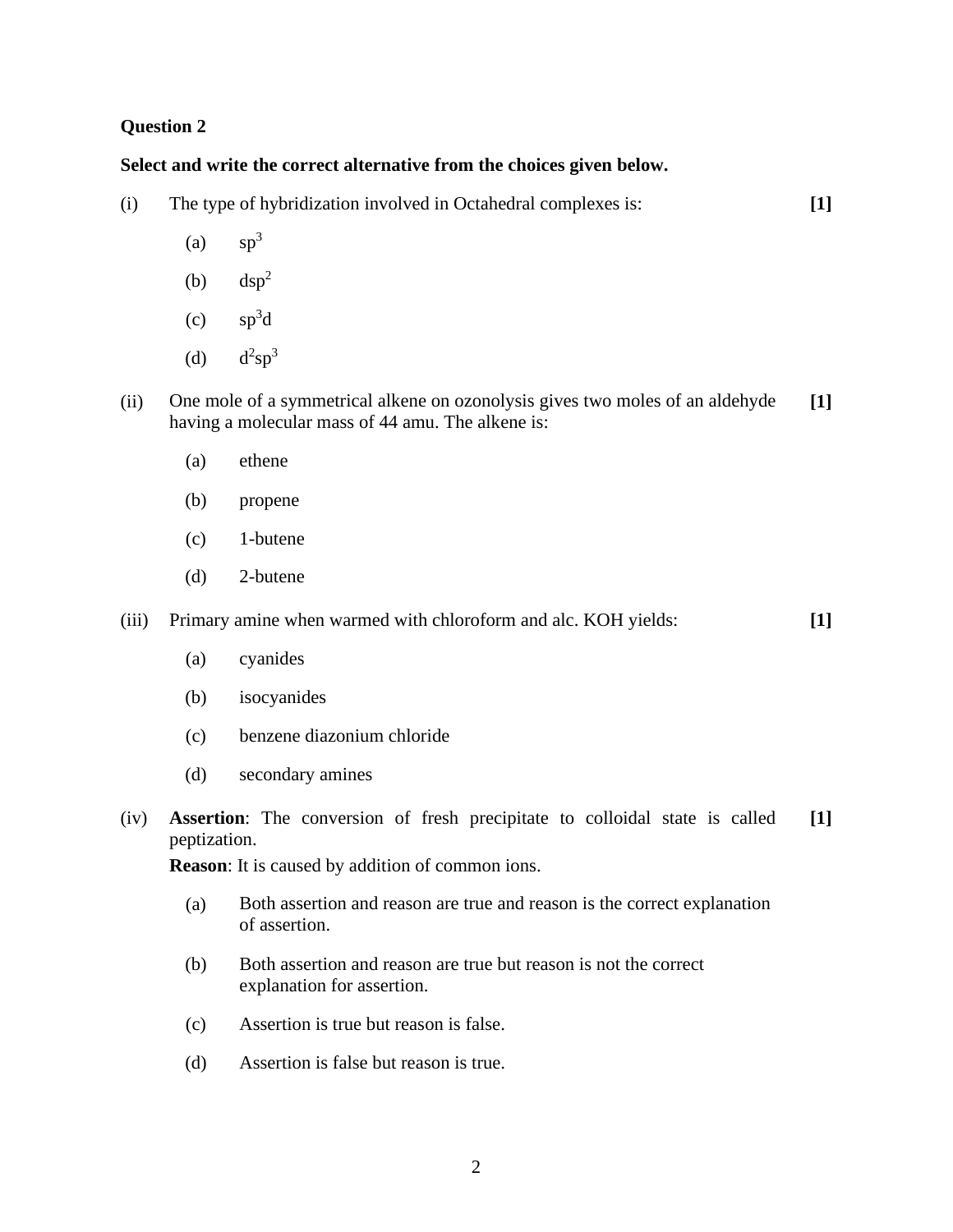## **SECTION B – 16 MARKS**

| <b>Question 3</b>                                                             |                                                                                                                              |                                           |       |  |  |  |  |
|-------------------------------------------------------------------------------|------------------------------------------------------------------------------------------------------------------------------|-------------------------------------------|-------|--|--|--|--|
| Name the type of isomerism shown by each of the following pairs of compounds: |                                                                                                                              |                                           |       |  |  |  |  |
| (i)                                                                           | $[CoCl2(NH3)4]Cl.H2O$ and $[CoCl(H2O)(NH3)4]Cl2$                                                                             |                                           |       |  |  |  |  |
| (ii)                                                                          | $[Cr(NH3)5Br]SO4$ and $[Cr(NH3)5SO4]Br$                                                                                      |                                           |       |  |  |  |  |
| <b>Question 4</b>                                                             |                                                                                                                              |                                           |       |  |  |  |  |
| (i)                                                                           | Write chemical equations to illustrate each of the following name reactions:                                                 |                                           |       |  |  |  |  |
|                                                                               | (a)                                                                                                                          | Rosenmund's reduction                     |       |  |  |  |  |
|                                                                               | (b)                                                                                                                          | Clemmensen's reduction                    |       |  |  |  |  |
|                                                                               | <b>OR</b>                                                                                                                    |                                           |       |  |  |  |  |
| (ii)                                                                          | How will you bring about the following conversions? (Give equation).                                                         |                                           |       |  |  |  |  |
|                                                                               | (a)                                                                                                                          | Acetic acid to acetone                    |       |  |  |  |  |
|                                                                               | (b)                                                                                                                          | Formaldehyde to urotropine                |       |  |  |  |  |
|                                                                               | <b>Question 5</b>                                                                                                            |                                           |       |  |  |  |  |
| What is a <i>zwitter ion</i> ? Represent the zwitter ion of glycine.          |                                                                                                                              |                                           |       |  |  |  |  |
| <b>Question 6</b>                                                             |                                                                                                                              |                                           | $[2]$ |  |  |  |  |
| (i)                                                                           | Arrange the following in the increasing order of their basic strength: $C_2H_5NH_2$ ,<br>$C_6H_5NH_2$ , $(C_2H_5)_2NH.$      |                                           |       |  |  |  |  |
| (ii)                                                                          | What are the products formed when benzene diazonium chloride reacts with<br>phenol in weak alkaline medium? (Give equation). |                                           |       |  |  |  |  |
|                                                                               | <b>Question 7</b>                                                                                                            |                                           |       |  |  |  |  |
|                                                                               |                                                                                                                              | $\sim$ $\sim$ $\sim$ $\sim$ $\sim$ $\sim$ |       |  |  |  |  |

Give reasons for the following:

- (i) Diabetic patients are advised to take artificial sweeteners instead of natural sweeteners.
- (ii) The use of aspartame is limited to cold foods and drinks.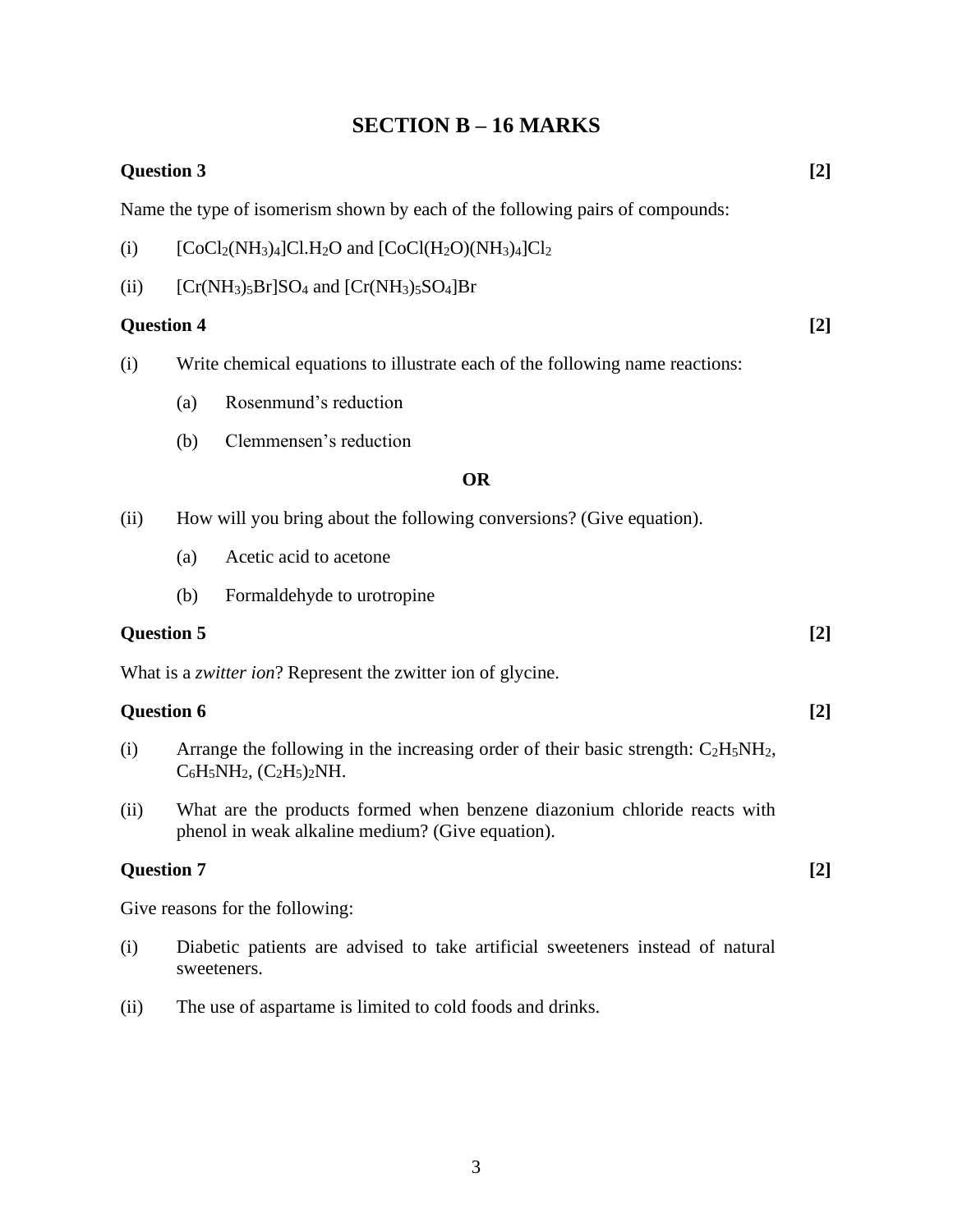#### **Question 8 [2]**

The rate of reaction becomes four times when the temperature changes from 293K to 313K. Calculate the energy of activation  $(E_a)$  of the reaction assuming that it does not change with temperature.  $(R = 8.314 \text{ JK}^{-1} \text{mol}^{-1})$ 

#### **Question 9 [2]**

Give balanced equation for each of the following:

- (i) Ethylamine and nitrous acid
- (ii) Aniline and acetyl chloride

#### **Question 10 [2]**

Give one chemical test for each to distinguish between the following pairs of compound:

- (i) Acetaldehyde and benzaldehyde
- (ii) Acetone and acetic acid

### **SECTION C – 12 MARKS**

#### **Question 11 [3]**

#### (i) **Answer the following:**

- (a) Define molecularity of a reaction. Give one difference between the order of reaction and its molecularity.
- (b) The rate constant (k) of a first order reaction is  $4.5 \times 10^{-2}$  sec<sup>-1</sup>. What will be the time required for the initial concentration of 0·4 M of the reactant to be reduced to 0·2 M?

#### **OR**

#### (ii) **Answer the following:**

- (a) For a first order reaction, show that the time required for the completion of 99% reaction is twice the time required for the completion of 90% of the reaction.
- (b) For a reaction, rate =  $k[A]^1[B]^{1.5}[C]^0$ . What is the overall order of reaction?